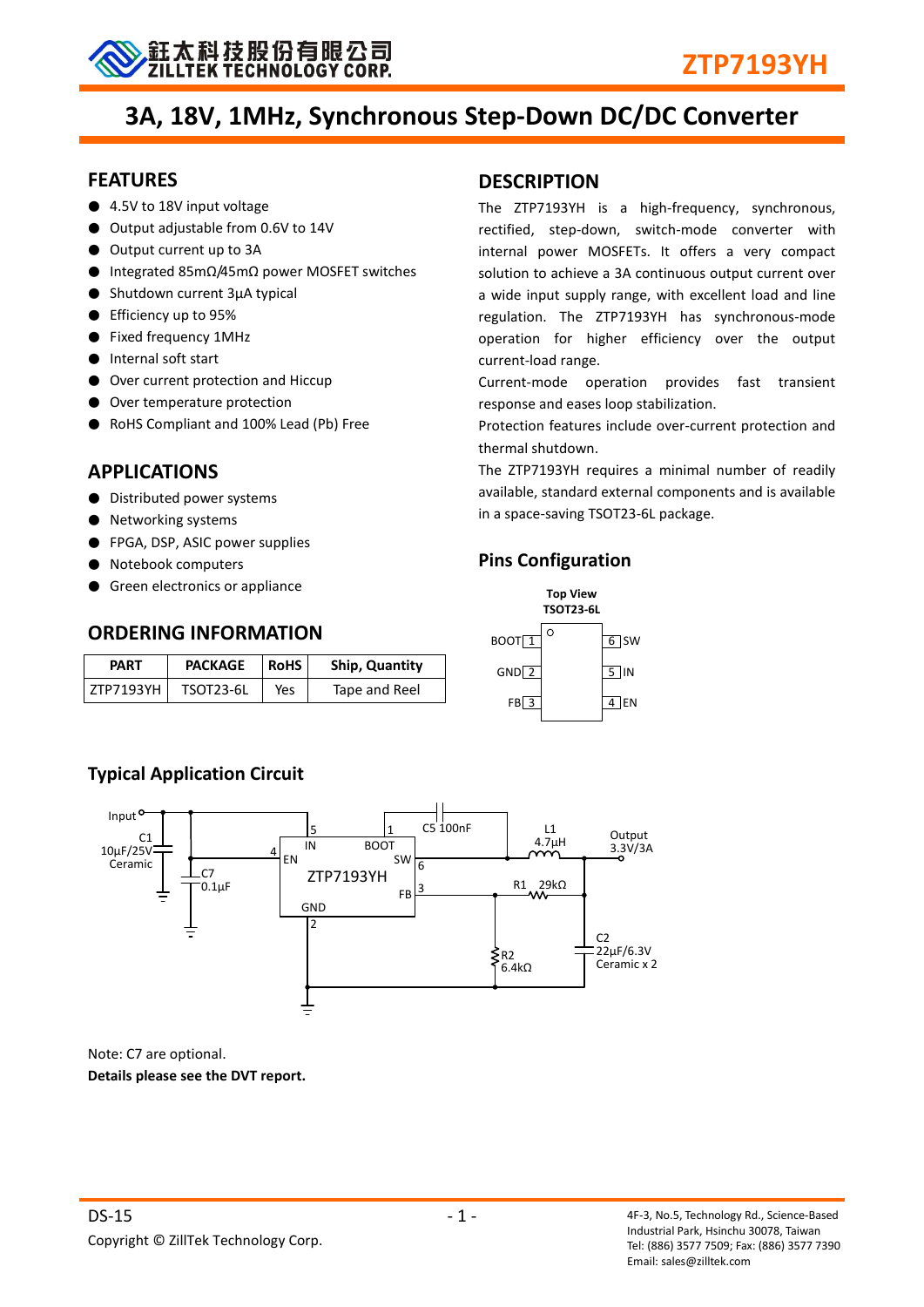

## **Absolute Maximum Ratings**

| Storage Temperature Range  -65°C to +150°C |  |
|--------------------------------------------|--|
|                                            |  |
|                                            |  |

**CAUTION**: Stresses above those listed in "Absolute Maximum Ratings" may cause permanent damage to the device. This is a stress only rating and operation of the device at these or any other conditions above those indicated in the operational sections of this specification is not implied.

## **Electro-Static Discharge Sensitivity**

This integrated circuit can be damaged by ESD. It is recommended that all integrated circuits be handled with proper precautions. Failure to observe proper handling and installation procedures can cause damage. ESD damage can range from subtle performance degradation to complete device failure.

## **Functional Block Diagram**

## **Recommended Operating Conditions**

| Operating Temperature Range  -40°C to +125°C |  |
|----------------------------------------------|--|

## **Package Thermal Characteristics**

| TSOT23-6L: |  |
|------------|--|
|            |  |
|            |  |

## **Pins Description**

| <b>TSOT</b><br>$23 - 6L$ | Symbol | <b>Description</b>                |
|--------------------------|--------|-----------------------------------|
|                          | BOOT   | High-side gate drive boost input. |
| 2                        | GND    | Ground.                           |
| 3                        | FB.    | Feedback input.                   |
|                          | ΕN     | Enable input.                     |
| 5                        | ΙN     | Power input.                      |
|                          | SW     | Power switching output.           |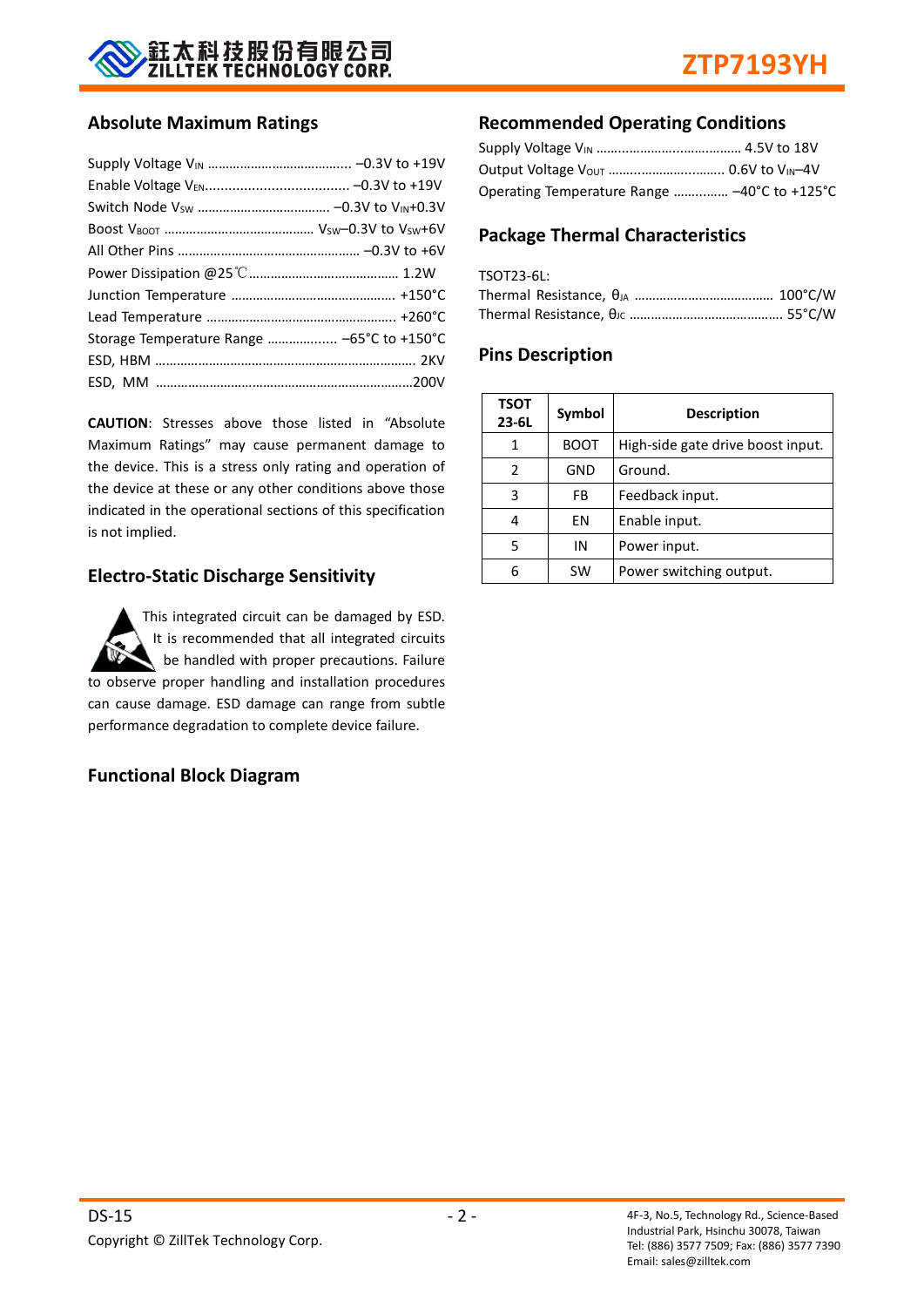

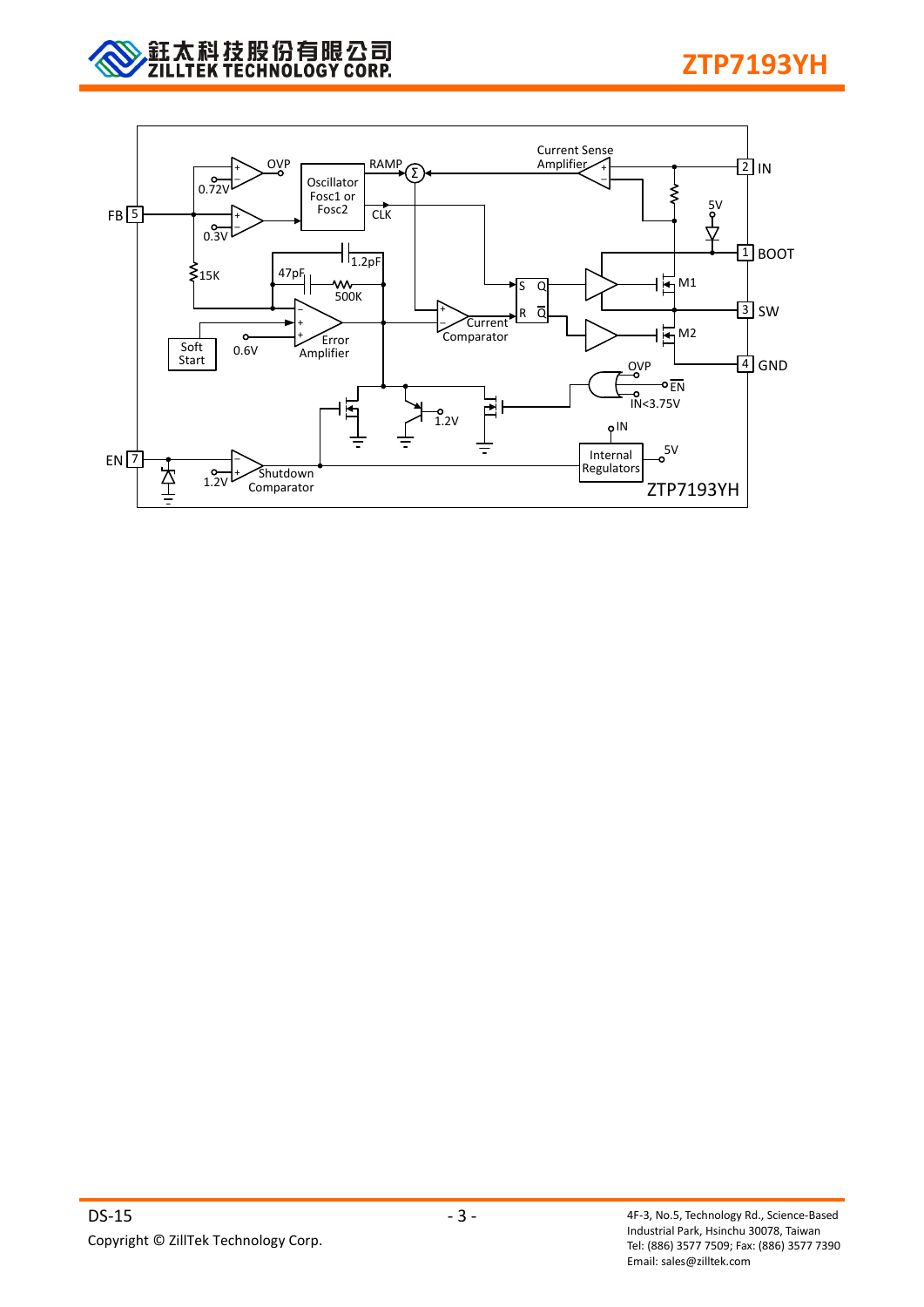

## **Electrical Specifications**

( $T_A = +25$ °C,  $V_{IN} = +12V$ , unless otherwise noted.)

| <b>PARAMETER</b>                                    | Symbol            | <b>TEST CONDITIONS</b>                         | <b>MIN</b> | <b>TYP</b>   | <b>MAX</b> | <b>UNIT</b> |
|-----------------------------------------------------|-------------------|------------------------------------------------|------------|--------------|------------|-------------|
| Supply Voltage                                      | $V_{IN}$          |                                                | 4.5        |              | 18         | $\vee$      |
| <b>Output Voltage</b>                               | <b>VOUT</b>       |                                                | 0.6        |              | 14         | $\vee$      |
| Shutdown Supply Current                             |                   | $V_{FN} = 0V$                                  |            | 3            | 6          | μA          |
| <b>Supply Current</b>                               |                   | $VEN = 2.0V$ , $VFB = 0.66V$                   |            | 0.7          |            | mA          |
| Feedback Voltage                                    | <b>VFR</b>        | $4.5V \leq V_{IN} \leq 18V$                    | 0.588      | 0.6          | 0.612      | $\vee$      |
| Feedback Over-voltage Threshold                     |                   |                                                |            | 0.72         |            | $\vee$      |
| Error Amplifier Voltage Gain *                      | $A_{FA}$          |                                                |            | 1000         |            | V/V         |
| High-Side Switch-On Resistance *                    | $R_{DS(ON)1}$     |                                                |            | 85           |            | $m\Omega$   |
| Low-side Switch-On Resistance *                     | $R_{DS(ON)2}$     |                                                |            | 45           |            | $m\Omega$   |
| High-Side Switch Leakage Current                    |                   | $V_{EN} = OV, V_{SW} = OV,$<br>$T_A = +125$ °C |            |              | 10         | μA          |
| <b>Upper Switch Current Limit</b>                   |                   | Minimum Duty Cycle                             | 3.7        | 4.3          |            | A           |
| <b>Lower Switch Current Limit</b>                   |                   | From Drain to Source                           |            | $\Omega$     |            | A           |
| <b>Oscillation Frequency</b>                        | Fosc1             |                                                | 0.8        | $\mathbf{1}$ | 1.2        | <b>MHz</b>  |
| <b>Short Circuit Oscillation Frequency</b>          | Fosc <sub>2</sub> | $V_{FB} = 0V$                                  | 400        | 500          | 600        | <b>KHz</b>  |
| Maximum Duty Cycle                                  | $D_{MAX}$         | $V_{FB} = 0.5V$                                |            | 83           |            | %           |
| Minimum On Time *                                   |                   |                                                |            | 80           |            | ns          |
| <b>EN Falling Threshold Voltage</b>                 |                   | <b>V<sub>EN</sub></b> Falling                  |            | 1.12         |            | $\vee$      |
| EN Rising Threshold Voltage                         |                   | V <sub>EN</sub> Rising                         |            | 1.22         |            | $\vee$      |
| Input Under Voltage Lockout Threshold               |                   | <b>V<sub>IN</sub></b> Rising                   |            | 3.5          |            | $\vee$      |
| Input Under Voltage Lockout Threshold<br>Hysteresis |                   |                                                |            | 200          |            | mV          |
| Soft-Start Period                                   |                   |                                                |            | $\mathbf{1}$ |            | ms          |
| Thermal Shutdown *                                  |                   |                                                |            | 150          |            | °C          |

\* Guaranteed by design, not tested.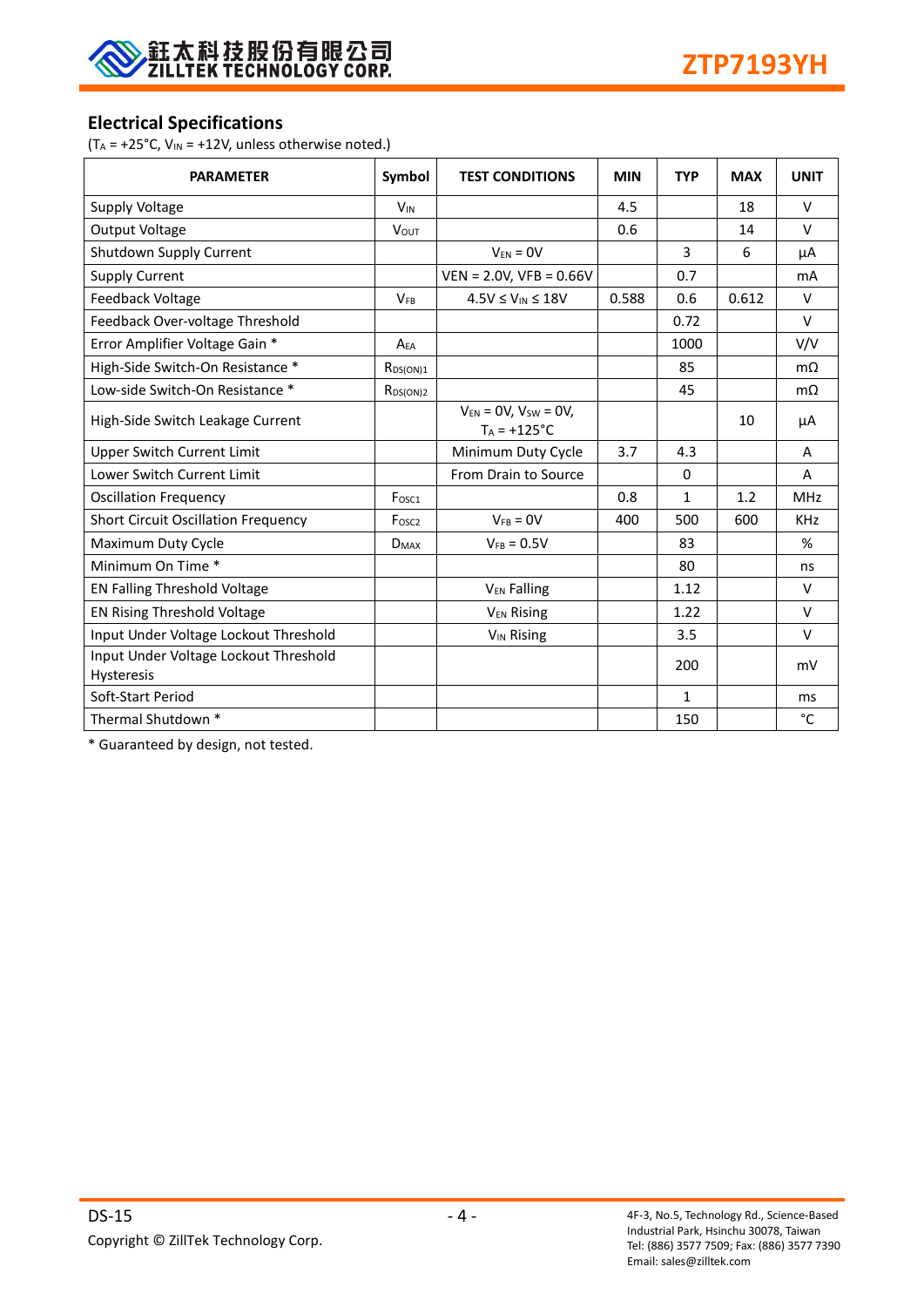

## **Typical Characteristics**

 $V_{IN}$  = 12V,  $V_0$  = 3.3V, L1 = 4.7μH, C1 = 10μF, C2 = 22μF x 2, T<sub>A</sub> = +25°C, unless otherwise noted.



alfo.oms

Л Φ ЛÀ n.

 $\overline{\phantom{0}1.04\,\mathrm{V}}$ 

 $D$ <sub>S</sub>W

Vout

 $\boxed{1}$  5.00 V

 $< 10$  Hz $(18.21.19$ 

70%

30%

20%

10% 0%  $0.001$ 

Efficiency(%) 60% 50% 40%

 $\sqrt{\text{out}}$ =1.053

 $\mathbf{1}$ 

 $T$ out= $3\sqrt{3}$ 

 $0.1$ 

 $V<sub>011</sub>$  $=5V$ 

 $0.01$ 

Load Current(A)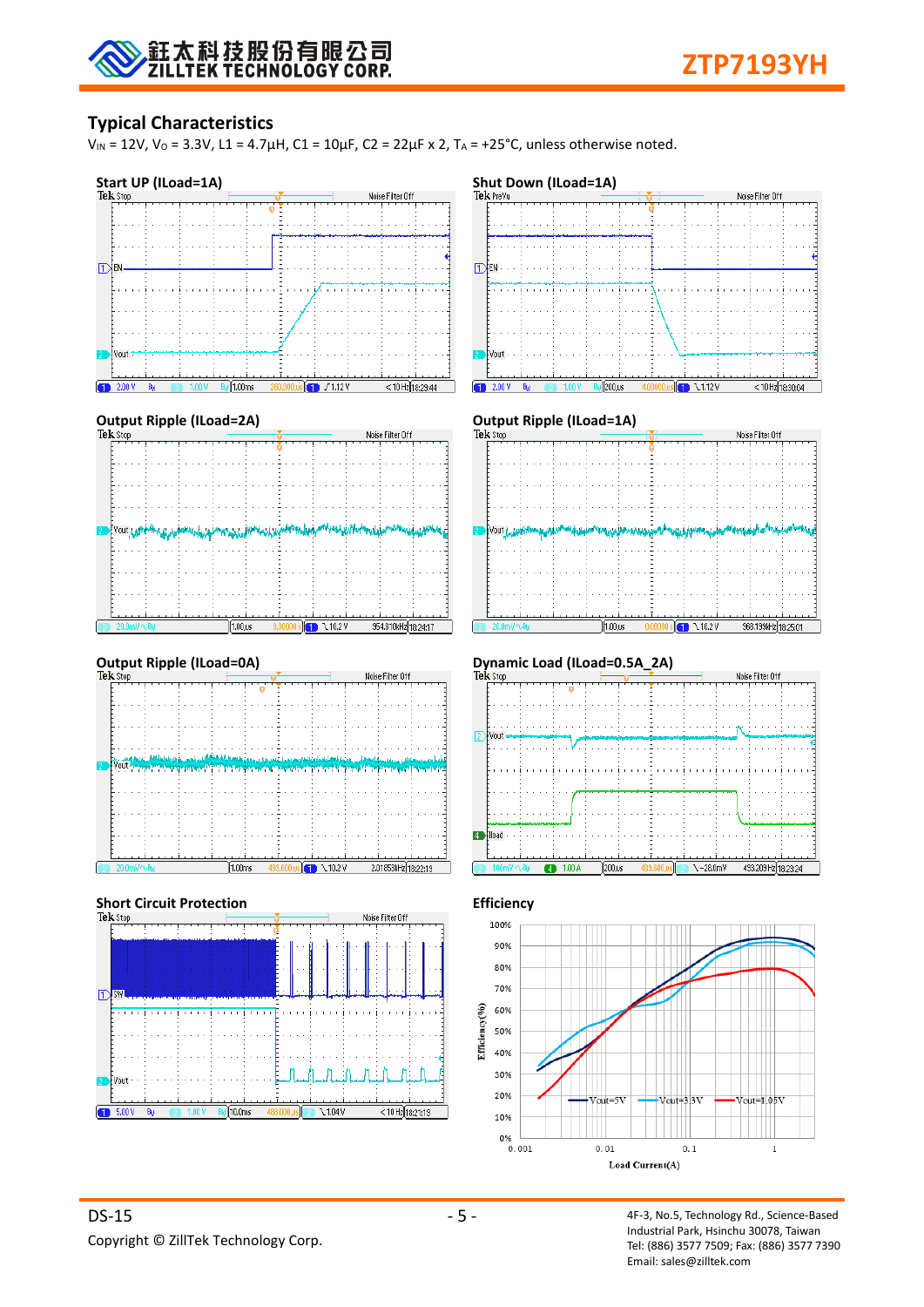## **APPLICATION INFORMATION**

### **Overview**

The ZTP7193YH is a synchronous rectified, current-mode, step-down regulator. It regulates input voltages from 4.5V to 18V down to an output voltage as low as 0.6V, and supplies up to 3A of load current.

The ZTP7193YH uses current-mode control to regulate the output voltage. The output voltage is measured at FB through a resistive voltage divider and amplified through the internal transconductance error amplifier.

The converter uses internal N-Channel MOSFET switches to step-down the input voltage to the regulated output voltage. Since the high side MOSFET requires a gate voltage greater than the input voltage, a boost capacitor connected between SW and BOOT is needed to drive the high side gate. The boost capacitor is charged from the internal 5V rail when SW is low.

When the ZTP7193YH FB pin exceeds 20% of the nominal regulation voltage of 0.6V, the over voltage comparator is tripped, forcing the high-side switch off.

## **Pins Description**

**BOOT:** High-Side Gate Drive Boost Input. BOOT supplies the drive for the high-side N-Channel MOSFET switch. Connect a 0.1μF or greater capacitor from SW to BOOT to power the high side switch.

**IN:** Power Input. IN supplies the power to the IC, as well as the step-down converter switches. Drive IN with a 4.5V to 18V power source. Bypass IN to GND with a suitably large capacitor to eliminate noise on the input to the IC.

**SW:** Power Switching Output. SW is the switching node that supplies power to the output. Connect the output LC filter from SW to the output load. Note that a capacitor is required from SW to BOOT to power the high-side switch.

#### **GND:** Ground.

FB: Feedback Input. FB senses the output voltage to regulate that voltage. Drive FB with a resistive voltage divider from the output voltage. The feedback threshold is 0.6V.

**EN:** Enable Input. EN is a digital input that turns the regulator on or off. Drive EN high to turn on the regulator, drive it low to turn it off. Pull up with 100kΩ resistor for automatic startup.

## **Setting the Output Voltage**

The external resistor divider sets the output voltage. The feedback resistor R1 also sets the feedback-loop bandwidth through the internal compensation capacitor (see the Typical Application circuit). Choose R1 around 10kΩ, and R2 by:

$$
R2 = R1 / (V_{\text{OUT}} / 0.6V - 1)
$$

Use a network below for when  $V_{\text{OUT}}$  is low.



Figure 1: Network.

Table 1 lists the recommended T-type resistors value for common output voltages. (RT=0)

|      |      |       | $V_{\text{OUT}} (V)$ R1 (KΩ) R2 (KΩ) Lout (μH) | $C_{\text{OUT}}(\mu F)$ |
|------|------|-------|------------------------------------------------|-------------------------|
| 1.05 | 85.3 | 113.7 | 2.2                                            | 44                      |
| 1.2  | 81.5 | 81.5  | 2.2                                            | 44                      |
| 1.8  | 66.5 | 33.3  | 3.3                                            | 44                      |
| 2.5  | 49.0 | 15.5  | 4.7                                            | 44                      |
| 3.3  | 29.0 | 6.4   | 4.7                                            | 44                      |
| 5    | 23.7 | 3.2   | 6.8                                            | 44                      |

Table 1: Resistor selection for common output voltages.

Rt is used to set control loop's bandwidth, which is proportional to the relation by R1, R2, RT:

1/[(Rt+15k)\*(1+R1/R2)+R1]

So Increase RT & Decrease R1&R2 value(keeping R1/R2 ratio), the bandwidth can be kept the same(the relation value need to be the same)

## **Inductor**

The inductor is required to supply constant current to the output load while being driven by the switched input voltage. A larger value inductor will result in less ripple current that will result in lower output ripple voltage. However, the larger value inductor will have a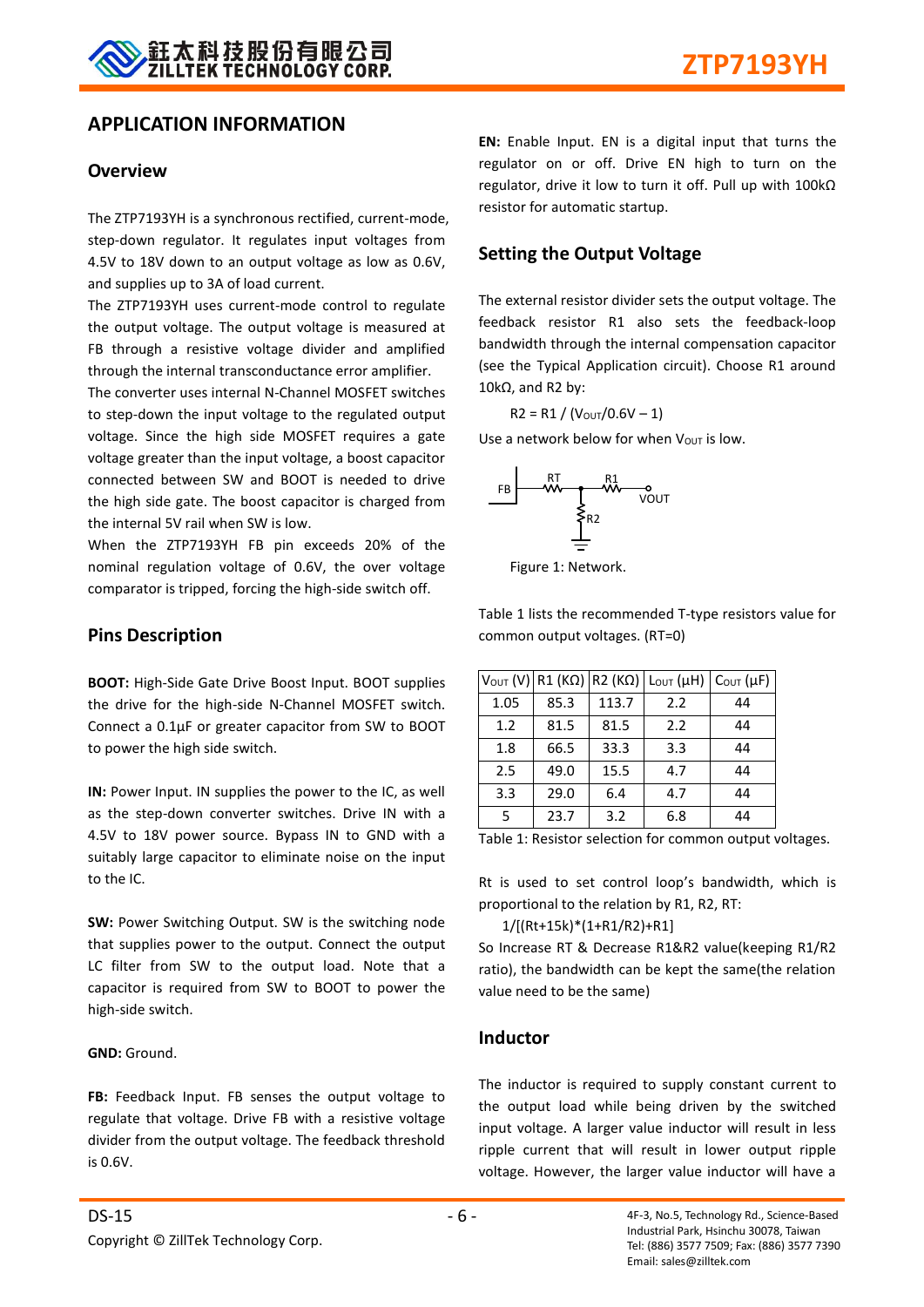

larger physical size, higher series resistance, and/or lower saturation current. A good rule for determining the inductance to use is to allow the peak-to-peak ripple current in the inductor to be approximately 30% of the maximum switch current limit. Also, make sure that the peak inductor current is below the maximum switch current limit. The inductance value can be calculated by:

$$
L = [ V_{\text{OUT}} / (f_{S} \times \Delta I_{L}) ] \times (1 - V_{\text{OUT}} / V_{\text{IN}})
$$

Where  $V_{\text{OUT}}$  is the output voltage,  $V_{\text{IN}}$  is the input voltage,  $f_S$  is the switching frequency, and  $\Delta I_L$  is the peak-to-peak inductor ripple current.

Choose an inductor that will not saturate under the maximum inductor peak current. The peak inductor current can be calculated by:

 $I_{LP} = I_{LOAD} + [V_{OUT} / (2 \times f_S \times L)] \times (1 - V_{OUT}/V_{IN})$ 

Where I<sub>LOAD</sub> is the load current.

The choice of which style inductor to use mainly depends on the price vs. size requirements and any EMI requirements.

## **Optional Schottky Diode**

During the transition between high-side switch and low-side switch, the body diode of the low-side power MOSFET conducts the inductor current. The forward voltage of this body diode is high. An optional Schottky diode may be paralleled between the SW pin and GND pin to improve overall efficiency. Table 2 lists example Schottky diodes and their Manufacturers.

| Part<br><b>Number</b> | <b>Voltage and</b><br><b>Current Rating</b> | Vendor                         |
|-----------------------|---------------------------------------------|--------------------------------|
| B130                  | 30V, 1A                                     | Diodes Inc.                    |
| <b>SK13</b>           | 30V, 1A                                     | Diodes Inc.                    |
| MBRS130               | 30V, 1A                                     | <b>International Rectifier</b> |

Table 2: Diode selection guide.

## **Input Capacitor**

The input current to the step-down converter is discontinuous, therefore a capacitor is required to supply the AC current to the step-down converter while maintaining the DC input voltage. Use low ESR capacitors for the best performance. Ceramic capacitors are preferred, but tantalum or low-ESR electrolytic capacitors may also suffice. Choose X5R or X7R dielectrics when using ceramic capacitors.

Since the input capacitor (C1) absorbs the input

switching current it requires an adequate ripple current rating. The RMS current in the input capacitor can be estimated by:

 $I_{C1} = I_{LOAD} \times [ (V_{OUT}/V_{IN}) \times (1 - V_{OUT}/V_{IN}) ]^{1/2}$ 

The worst-case condition occurs at  $V_{IN} = 2V_{OUT}$ , where  $I_{C1}$  $=$   $I_{\text{LOAD}}/2$ . For simplification, choose the input capacitor whose RMS current rating greater than half of the maximum load current.

The input capacitor can be electrolytic, tantalum or ceramic. When using electrolytic or tantalum capacitors, a small, high quality ceramic capacitor, i.e. 0.1μF, should be placed as close to the IC as possible. When using ceramic capacitors, make sure that they have enough capacitance to provide sufficient charge to prevent excessive voltage ripple at input. The input voltage ripple for low ESR capacitors can be estimated by:

 $\Delta V_{IN} = [ I_{LOAD}/(C1 \times f_S) ] \times (V_{OUT}/V_{IN}) \times (1 - V_{OUT}/V_{IN})$ Where C1 is the input capacitance value.

## **Output Capacitor**

The output capacitor is required to maintain the DC output voltage. Ceramic, tantalum, or low ESR electrolytic capacitors are recommended. Low ESR capacitors are preferred to keep the output voltage ripple low. The output voltage ripple can be estimated by:

$$
\Delta V_{\text{OUT}} = [\text{ V}_{\text{OUT}}/(\text{fs} \times \text{L})] \times (1 - \text{ V}_{\text{OUT}}/V_{\text{IN}})
$$

$$
\times [\text{ R}_{\text{ESR}} + 1 / (8 \times \text{fs} \times \text{C2})]
$$

Where C2 is the output capacitance value and RESR is the equivalent series resistance (ESR) value of the output capacitor.

In the case of ceramic capacitors, the impedance at the switching frequency is dominated by the capacitance. The output voltage ripple is mainly caused by the capacitance. For simplification, the output voltage ripple can be estimated by:

$$
\Delta V_{\text{OUT}} = [ V_{\text{OUT}} / (8 \times f_S^2 \times L \times C2) ] \times (1 - V_{\text{OUT}} / V_{\text{IN}})
$$

In the case of tantalum or electrolytic capacitors, the ESR dominates the impedance at the switching frequency. For simplification, the output ripple can be approximated to:

 $\Delta V_{\text{OUT}} = [\text{V}_{\text{OUT}}/(\text{f}_{\text{S}} \times \text{L})] \times (1 - \text{V}_{\text{OUT}}/V_{\text{IN}}) \times \text{R}_{\text{ESR}}$ 

The characteristics of the output capacitor also affect the stability of the regulation system. The ZTP7193YH can be optimized for a wide range of capacitance and ESR values.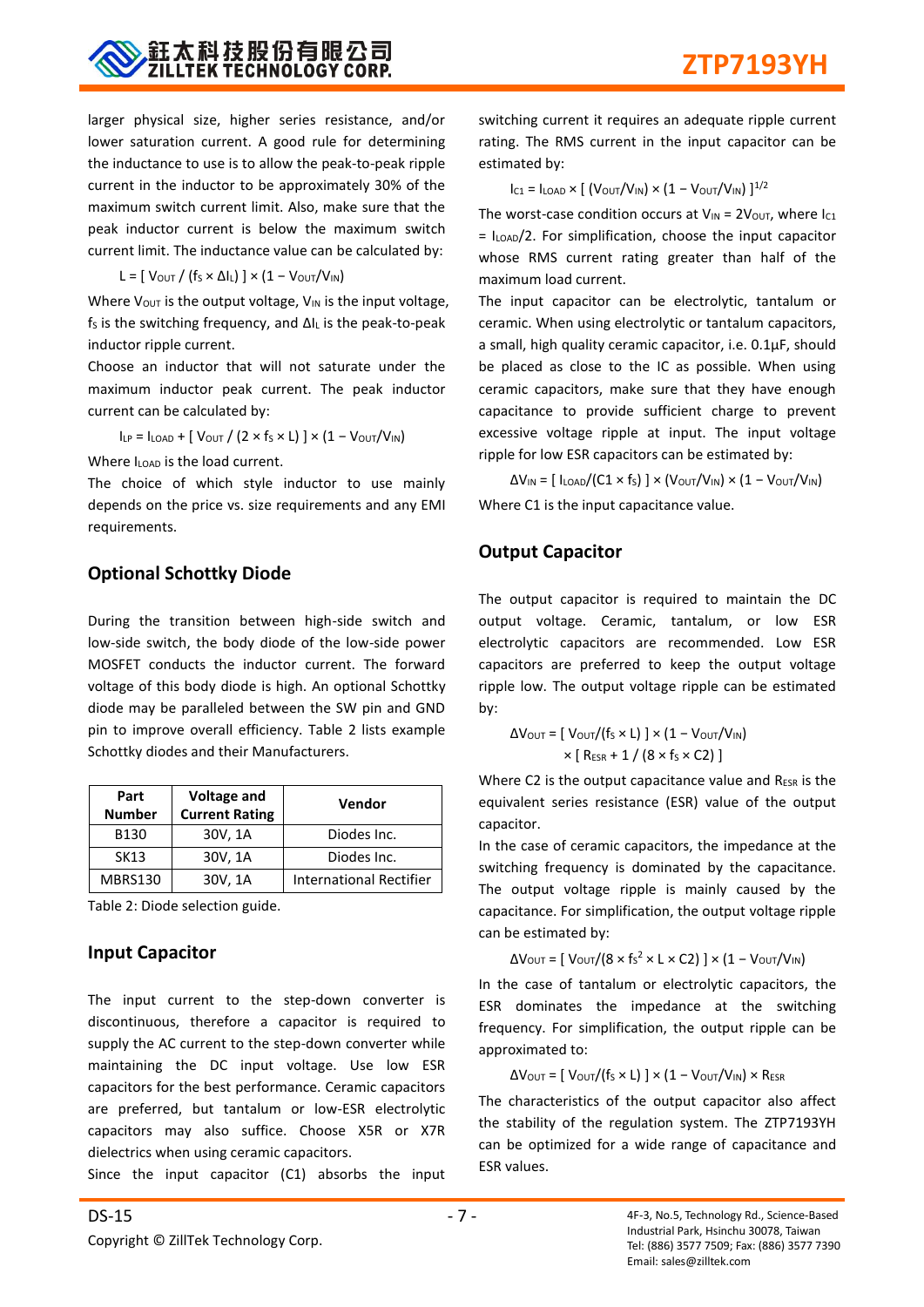

## **External Bootstrap Diode**

An external bootstrap diode may enhance the efficiency of the regulator, the applicable conditions of external BOOT diode are:



Figure 2: Add optional external bootstrap diode to enhance efficiency.

In these cases, an external BOOT diode is recommended from the output of the voltage regulator to BOOT pin, as shown in Figure 2.

The recommended external BOOT diode is IN4148, and the BOOT capacitor is  $0.1 \approx 1 \mu F$ .

When  $V_{IN} \leq 6V$ , for the purpose of promote the efficiency, it can add an external Schottky diode between IN and BOOT pins, as shown in Figure 3.



Figure 3: Add a Schottky diode to promote efficiency

|                | L1                 | R1    | R <sub>2</sub> | C <sub>2</sub>     |
|----------------|--------------------|-------|----------------|--------------------|
| Vout = $5.0V$  | 6.8 <sub>µ</sub> H | 23.7K | 3.2K           | $22\mu F \times 2$ |
| Vout = $3.3V$  | 4.7 <sub>µ</sub> H | 29.0K | 6.4K           | $22\mu F \times 2$ |
| Vout = $2.5V$  | 4.7 <sub>µ</sub> H | 49.0K | 15.5K          | $22\mu F \times 2$ |
| Vout = $1.8V$  | 3.3 <sub>µ</sub> H | 66.5K | 33.3K          | $22\mu F \times 2$ |
| Vout = $1.2V$  | $2.2\mu$ H         | 81.5K | 81.5K          | $22\mu F \times 2$ |
| $Vout = 1.05V$ | $2.2\mu$ H         | 85.3K | 113.7K         | $22\mu F \times 2$ |

Table 4: BOM selection table II.

# $\bullet$  V<sub>OUT</sub> = 5V or 3.3V; and  $\bullet$  Duty cycle is high: D = Vout/VIN > 65%

when  $V_{IN} \leq 6V$ .

## **PCB Layout Guide**

PCB layout is very important to achieve stable operation. Please follow the guidelines below.

- 1) Keep the path of switching current short and minimize the loop area formed by Input capacitor, high-side MOSFET and low-side MOSFET.
- 2) Bypass ceramic capacitors are suggested to be put close to the V<sub>IN</sub> Pin.
- 3) Ensure all feedback connections are short and direct. Place the feedback resistors and compensation components as close to the chip as possible.
- 4) Rout SW away from sensitive analog areas such as FB.
- 5) Connect IN, SW, and especially GND respectively to a large copper area to cool the chip to improve thermal performance and long-term reliability.

## **BOM of ZTP7193YH**

Please refer to the Typical Application Circuit.

| Item | Reference | Part       |
|------|-----------|------------|
|      | ิา        | $10\mu F$  |
|      | C5        | 100nF      |
|      |           | $0.1\mu F$ |

Table 3: BOM selection table I.